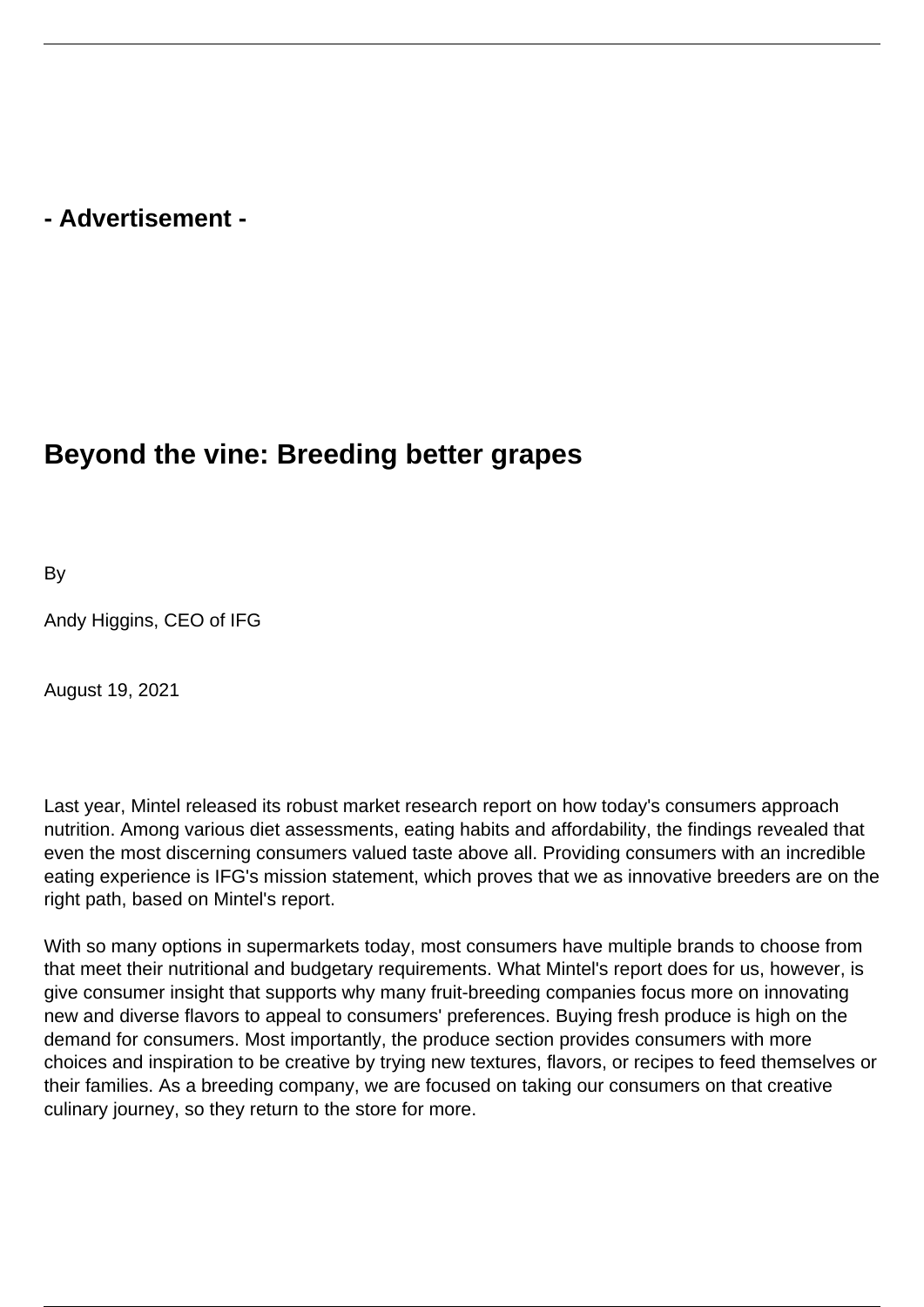

Andy Higgins, CEO of IFG

Let's look at the table grape variety. The genera of grapes have tremendous genetic potential, even more so than many other classifications of fruits. They can be green, red, purple, white or black, and their taste profile can be endless. They can be eaten fresh off the vine, dried into raisins, or bought as fresh grapes from farm to table for lunch, snacks, or dessert every day of the year. Table grapes are grown in a multitude of regions globally and are typically seen in drier, warmer climates. Many growers are now growing grapes in regions that allow for 52-week production and providing consumers with a 52-week supply.

Natural, non-GMO breeding companies like IFG are on a quest to make fruit more flavorful, focusing on improving consumer experience and easing grower production. IFG's core values align with the other breeding companies. We aspire to create varieties with an explosion of flavor that enhances the consumer eating experience and embraces a passion for flavor with our growers and marketers. This harmonized approach to grape production means combining two other variables — the science of growing and using natural breeding practices, in addition to using art to create something unique and special.

IFG performs its work through natural practices but also includes modern techniques, such as embryo rescue. This is a highly specialized technique that involves pollinating an emasculated flower, then placing the immature seed in a special growing media and allowing the new embryo to grow. This is not genetic engineering, but simply a way breeders can ensure the table grape's seedless